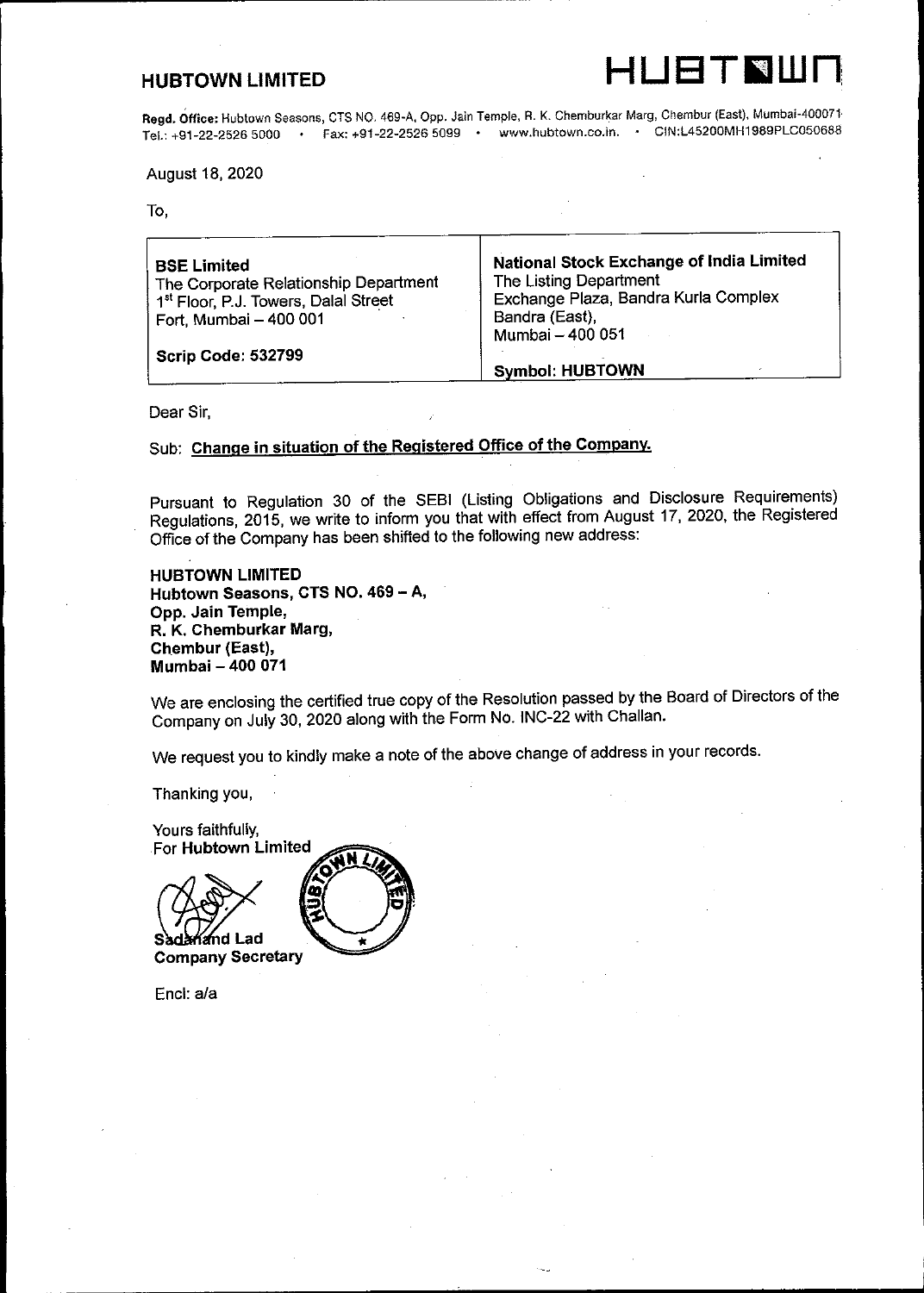### **HUBTOWN LIMITED**

<u> 1989 - Andrea Stadt Stadt Stadt Stadt Stadt Stadt Stadt Stadt Stadt Stadt Stadt Stadt Stadt Stadt Stadt Stadt</u>

## Admin. Office: Hubtown Seasons, 1, RC Marg, Sector4, Shanti 8aug, Opp. Jain Temple, NearFine Arts, Chembur (East), Mumbai- 400071

### EXTRACT OF THE RESOLUTION PASSED AT THE MEETING OF THE BOARD OF DIRECTORS OF THE COMPANY HELD ON JULY 30, 2020

"RESOLVED THAT pursuant to the provisions of Section 12 of the Companies Act, 2013 and any other provisions applicable, if any, of the Companies Act, 2013 and the Companies (Incorporation) Rules, 2014, consent of the Board of Directors of the Company be and is hereby accorded to shift the Registered Office of the Company from Plaza Panchsheel, "A" Wing, 5<sup>th</sup> Floor, Hughes Road, Behind Dharam Palace, Grant Road (West), Mumbai- 400007 to Hubtown Seasons, CTS NO. 469- A, Opp. Jain Temple, RK. Chemburkar Marg, Chembur (East), Mumbai 400071 with effect from August 17, 2020;

FURTHER RESOLVED THAT any one of the Directors be and is hereby authorized to sign, on behalf of the Company, any deed, documents, declaration and to file the required e-form with the Registrar of Companies, Mumbai, Maharashtra;

FURTHER RESOLVED THAT a copy of the aforesaid resolution certified to be true by anyone of the Directors or Company Secretary of the Company, be furnished to relevant Statutory/Requlatory/Appropriate Authorities for their information and record and with a request to make a note of the new address of the Registered Office in the Cornpany information in their respective records." **FURTHER RESOLVED TH.**<br>Directors or Company<br>Statutory/Regulatory/Approp<br>note of the new address of ti<br>CERTIFIED TRUE COPY<br>For HUBTOWN LIMITED

CERTIFIED TRUE COPY

HEMANT SHA<del>H</del><br>EXECUTIVE CHAIRMAN

### DIN-00009659 CERTIFIED TRUE COPY

For HUBTOWN LIMITED Signatory

Regd. Office: Plaza Panchsheel, "A" Wing, 5th Floor, Hughes Road, Behind Dharam Palace, Grant Road (West), Mumbai- 400007 INDIA Tel.: +91-22-67037400 + Fax: +91-22-67037403 « www.hubtown.co.in » CIN:L45200MH1989PLC050688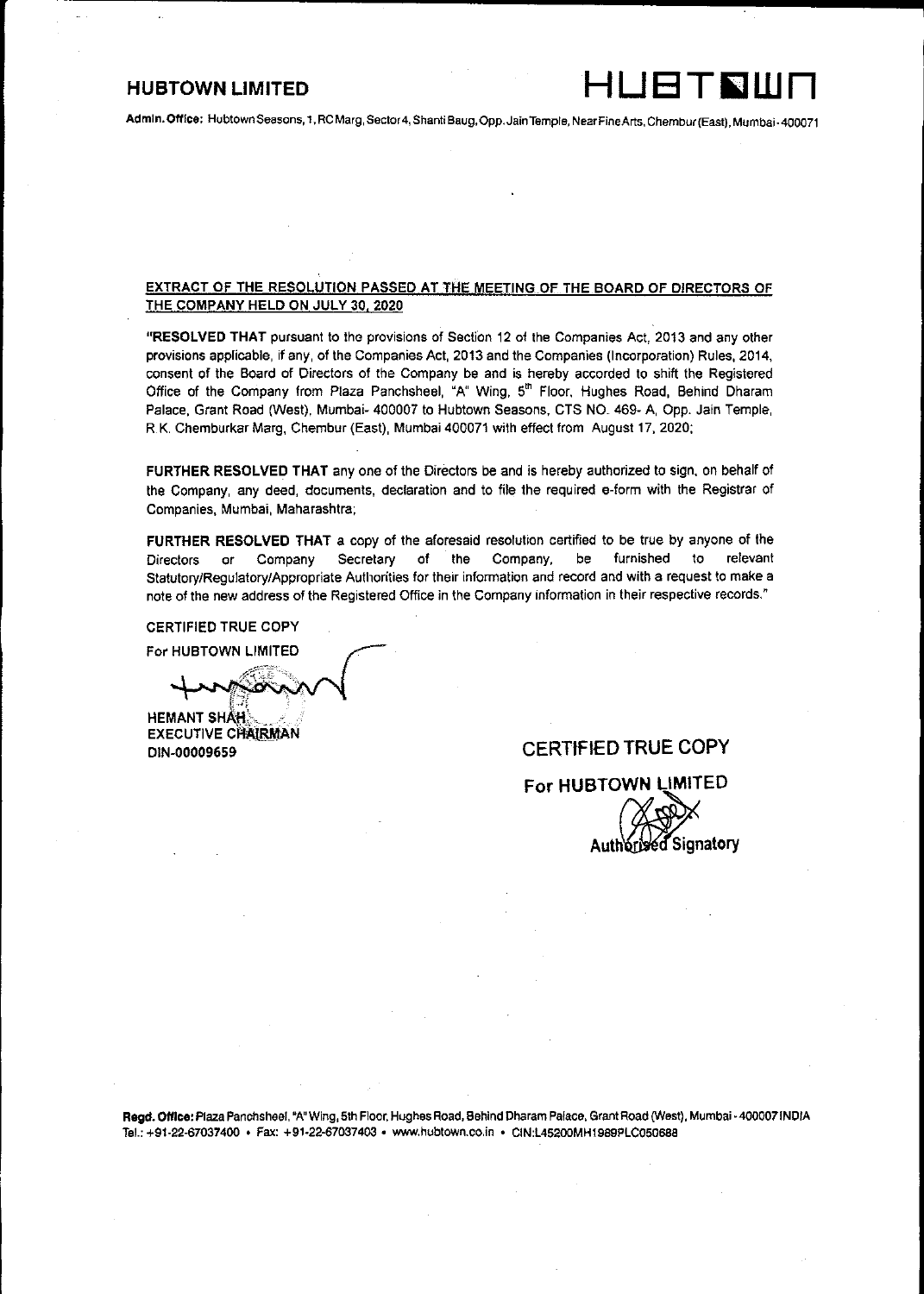# MINISTRY OF CORPORATE AFFAIRS RECEIPT MINISTRY OF CORRECEI MINISTRY OF CORRECEI MINISTRY OF COR<br>RECEI<br>G.A.F<br>SRN: R50067115<br>Payment made into : ICICI Bank

### Payment made into : ICICI Bank

MINISTRY OF COR<br>RECEI<br>G.A.F<br>SRN: R50067115<br>Payment made into : ICICI Bank<br>Received From : Received From : Name: MADHAVI DEGAONKAR Address : Plaza Panchsheel, A wing 5th floor, Hughes Road Behind Dharam Palace, Grant Road West MINISTRY OF COR<br>
RECEI<br>
G.A.F<br>
SRN: R50067115<br>
Payment made into: ICICI Bank<br>
Received From:<br>
Name: MADHAVI DEGAONKAR<br>
Address: Plaza Panchsheel, A wing<br>
5th floor, Hughes Road Behind Dharam Palace, Grant<br>
MUMBAI, Maharash MINISTRY OF COR<br>
RECEI<br>
G.A.F<br>
SRN: R50067115<br>
Payment made into: ICICI Bank<br>
Received From:<br>
Name: MADHAVI DEGAONKAR<br>
Address: Plaza Panchsheel, A wing<br>
5th floor, Hughes Road Behind Dharam Palace, Grant<br>
MUMBAI, Maharash MINISTRY OF COR<br>
RECEII<br>
G.A.R<br>
SRN: R50067115<br>
Payment made into : ICICI Bank<br>
Received From :<br>
MADHAVI DEGAONKAR<br>
Address : Plaza Panchsheel, A wing<br>
5th floor, Hughes Road Behind Dharam Palace, Grant<br>
MUMBAI, Maharashtr MINISTRY OF COR<br>
RECEII<br>
G. A. R<br>
SRN: R50067115<br>
Payment made into : ICICI Bank<br>
Received From :<br>
Name :<br>
MADHAVI DEGAONKAR<br>
Address :<br>
Plaza Panchsheel, A wing<br>
5th floor, Hughes Road Behind Dharam Palace, Grant<br>
MUMBA1, MINISTRY OF COR<br>
RECEII<br>
G. A. R<br>
SRN: R50067115<br>
Payment made into : ICICI Bank<br>
Received From :<br>
MaDHAVI DEGAONKAR<br>
Address : Plaza Panchsheel, A wing<br>
5th floor, Hughes Road Behind Dharam Palace, Grant<br>
MUMBAI, Maharash MINISTRY OF COR<br>
RECEII<br>
G.A.R<br>
SRN: R50067115<br>
Payment made into : ICICI Bank<br>
Received From :<br>
MADHAVI DEGAONKAR<br>
Address : Plaza Panchsheel, A wing<br>
5th floor, Hughes Road Behind Dharam Palace, Grant<br>
MUMBAI, Maharashtr MINISTRY OF CORRECEII<br>
G. A. R<br>
SEN : R50067115<br>
Fayment made into : ICICI Bank<br>
Received From :<br>
MADHAVI DEGAONKAR<br>
Materss : Plaza Panchsheel, A wing<br>
5th floor, Hughes Road Behind Dharam Palace, Grant<br>
MUMBAI, Maharasht

### Full Particulars of Remittance

| SRN: R50067115        |                                                              | G.A.R.7 |             | Service Request Date: 17/08/2020 |                      |
|-----------------------|--------------------------------------------------------------|---------|-------------|----------------------------------|----------------------|
|                       |                                                              |         |             |                                  |                      |
| <b>Received From:</b> | Payment made into: ICICI Bank                                |         |             |                                  |                      |
| Name:                 | MADHAVI DEGAONKAR                                            |         |             |                                  |                      |
| <b>Address:</b>       | Plaza Panchsheel, A wing                                     |         |             |                                  |                      |
|                       | 5th floor, Hughes Road Behind Dharam Palace, Grant Road West |         |             |                                  |                      |
|                       | MUMBAI, Maharashtra                                          |         |             |                                  |                      |
|                       | IN - 400007                                                  |         |             |                                  |                      |
|                       | Entity on whose behalf money is paid                         |         |             |                                  |                      |
| CIN:                  | L45200MH1989PLC050688                                        |         |             |                                  |                      |
| Name:                 | HUBTOWN LIMITED                                              |         |             |                                  |                      |
| <b>Address:</b>       | Hubtown Seasons, CTS NO. 469- A, Opp. Jain Temple,           |         |             |                                  | CERTIFIED TRUE COPY  |
|                       | R.K.Chemburkar Marg, Chembur (East)                          |         |             |                                  | For HUBTOWN LIMITED  |
|                       | Mumbai, Maharashtra                                          |         |             |                                  |                      |
|                       | India - 400071                                               |         |             |                                  | Authorised Signatory |
|                       | <b>Full Particulars of Remittance</b>                        |         |             |                                  |                      |
| Service Type: eFiling |                                                              |         |             |                                  |                      |
|                       | <b>Service Description</b>                                   |         | Type of Fee |                                  | Amount(Rs.)          |
|                       | Fee For Form INC-22                                          |         | Normal      |                                  | 600.00               |
|                       |                                                              |         |             | <b>Total</b>                     |                      |
|                       |                                                              |         |             |                                  | 600.00               |
| Mode of Payment:      | Credit Card- ICICI Bank                                      |         |             |                                  |                      |
|                       | <b>Received Payment Rupees: Six Hundred Only</b>             |         |             |                                  |                      |

<u> 1999 - Johann John Barnett, fransk konge</u>

> Page 1 of 1 Page 1 of 1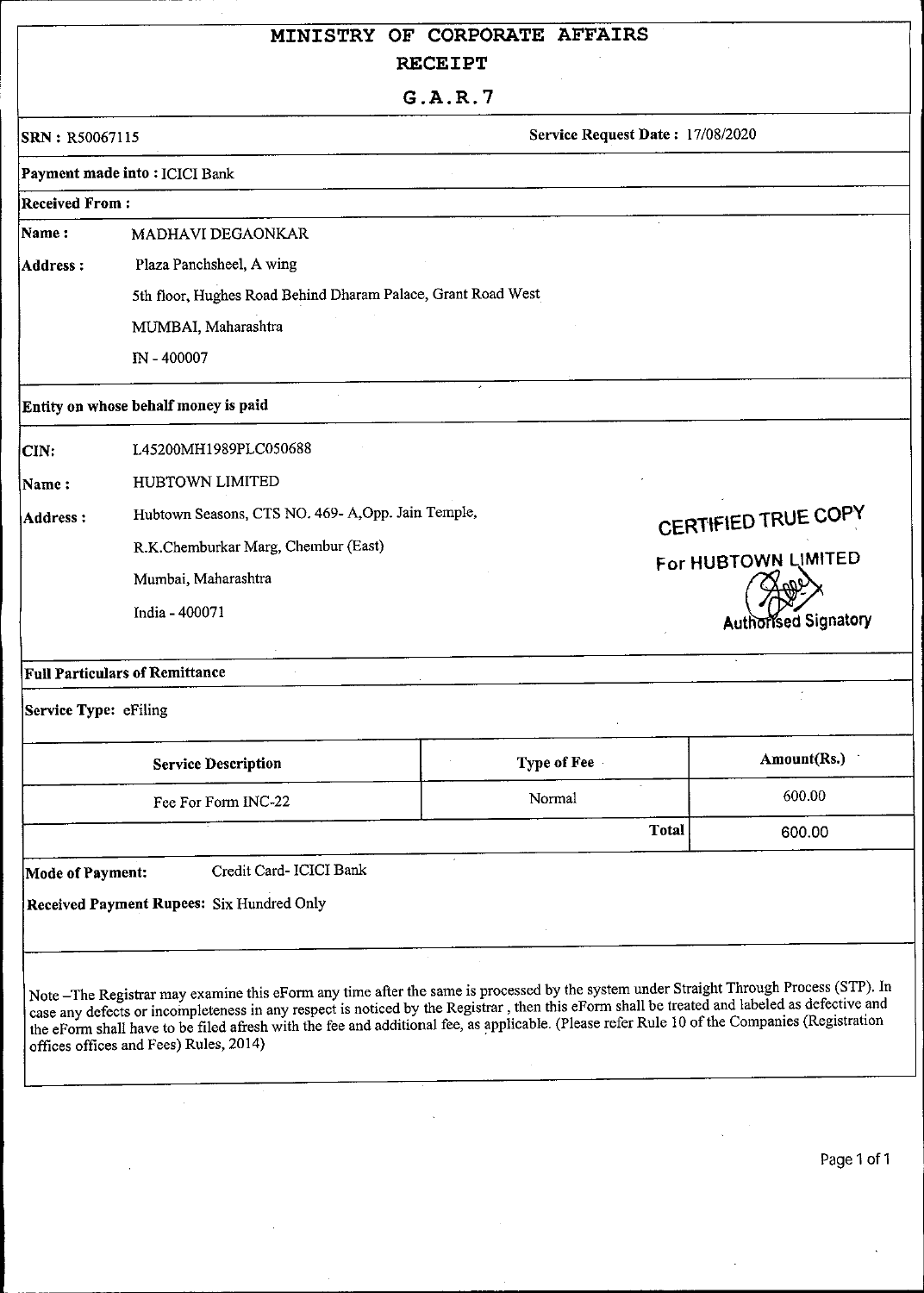|                                                  | <b>FORM NO. INC-22</b>                                                                 | Notice of situation or change                                                                                                                |                            |
|--------------------------------------------------|----------------------------------------------------------------------------------------|----------------------------------------------------------------------------------------------------------------------------------------------|----------------------------|
|                                                  | [Pursuant to section 12(2) & (4) of The                                                | of situation of registered<br>office                                                                                                         |                            |
|                                                  | Companies Act, 2013 and Rule 25 and 27 of<br>The Companies(Incorporation) Rules, 2014] |                                                                                                                                              |                            |
|                                                  |                                                                                        | सत्यमेव जयते                                                                                                                                 |                            |
| Form language                                    | ⊙ English<br>Refer the instruction kit for filling the form.                           | Hindi                                                                                                                                        |                            |
| 1.* This Form is for                             | ONew company                                                                           | (a) Existing company                                                                                                                         |                            |
|                                                  | 2. * (a) Corporate identity number (CIN) of company                                    | L45200MH1989PLC050688                                                                                                                        | Pre-fill                   |
|                                                  | (b) Global location number (GLN) of company                                            |                                                                                                                                              |                            |
| 3.<br>Name of the company<br>(a)                 |                                                                                        | <b>HUBTOWN LIMITED</b>                                                                                                                       |                            |
| Mumbai City<br>RoC - Mumbai                      | (c) Name of office of existing Registrar of Companies (RoC)                            |                                                                                                                                              |                            |
| (d)* Purpose of the form                         |                                                                                        |                                                                                                                                              |                            |
|                                                  | O                                                                                      | ⊙ Change within local limits of city, town or village<br>Change outside local limits of city, town or village, within the same RoC and state |                            |
|                                                  |                                                                                        | Change in RoC within the same state                                                                                                          |                            |
|                                                  | O.                                                                                     | Change in state within the jurisdiction of same RoC<br>Change in state outside the jurisdiction of existing RoC                              |                            |
| 4. Notice is hereby given that                   |                                                                                        | * (a) The address of the registered office of the company is situated with effect from                                                       |                            |
|                                                  | (DD/MM/YYYY) at<br>$\odot$<br>17/08/2020                                               |                                                                                                                                              |                            |
| *Address<br>Line I                               | the date of incorporation of company is<br>()                                          | Hubtown Seasons, CTS NO. 469- A, Opp. Jain Temple,                                                                                           |                            |
| Line II                                          | R.K.Chemburkar Marg, Chembur (East)                                                    |                                                                                                                                              |                            |
| * City                                           | Mumbai                                                                                 |                                                                                                                                              | <b>CERTIFIED TRUE COPY</b> |
| * District                                       | Mumbai City<br>* State/Union Territory   Maharashtra-MH                                |                                                                                                                                              | For HUBTOWN LIMITED        |
| Country                                          | <b>INDIA</b>                                                                           |                                                                                                                                              |                            |
| * Pin Code                                       | 400071                                                                                 |                                                                                                                                              | Authorised Signatory       |
| * email ID                                       | madhavi.degaonkar@hubtown.co.in                                                        |                                                                                                                                              |                            |
| (b) * Registered Office is<br>◯ Owned by Company | 0                                                                                      | Owned by Director(Not taken on lease by company)                                                                                             |                            |
|                                                  | $\odot$ Taken on Lease by company $\bigcirc$                                           | Owned by any other entity/Person (Not taken on lease by company)                                                                             |                            |
|                                                  | (c) *Name of office of Proposed RoC or new RoC                                         |                                                                                                                                              |                            |
|                                                  | Registrar of Companies, Maharashtra, Mumbai                                            | (d) The full address of the police station under whose jurisdiction the registered office of the company is situated                         |                            |
| * Name                                           | Chembur Police Station                                                                 |                                                                                                                                              |                            |
| * Address Line I                                 | 3, Ramakrishna Chemburkar Marg,                                                        |                                                                                                                                              |                            |
| Address Line II<br>*City                         | Sindhi Society, Chembur,<br>Mumbai                                                     |                                                                                                                                              |                            |
|                                                  | State/Union Territory Maharashtra                                                      |                                                                                                                                              |                            |
| * Pincode                                        | 400071                                                                                 |                                                                                                                                              |                            |
|                                                  |                                                                                        | (e) * Particulars of the Utility Services Bill depicting the address of the registered office                                                |                            |
|                                                  | (not older than two months)                                                            | <b>Electricity Bill</b>                                                                                                                      | Page 1 of 3                |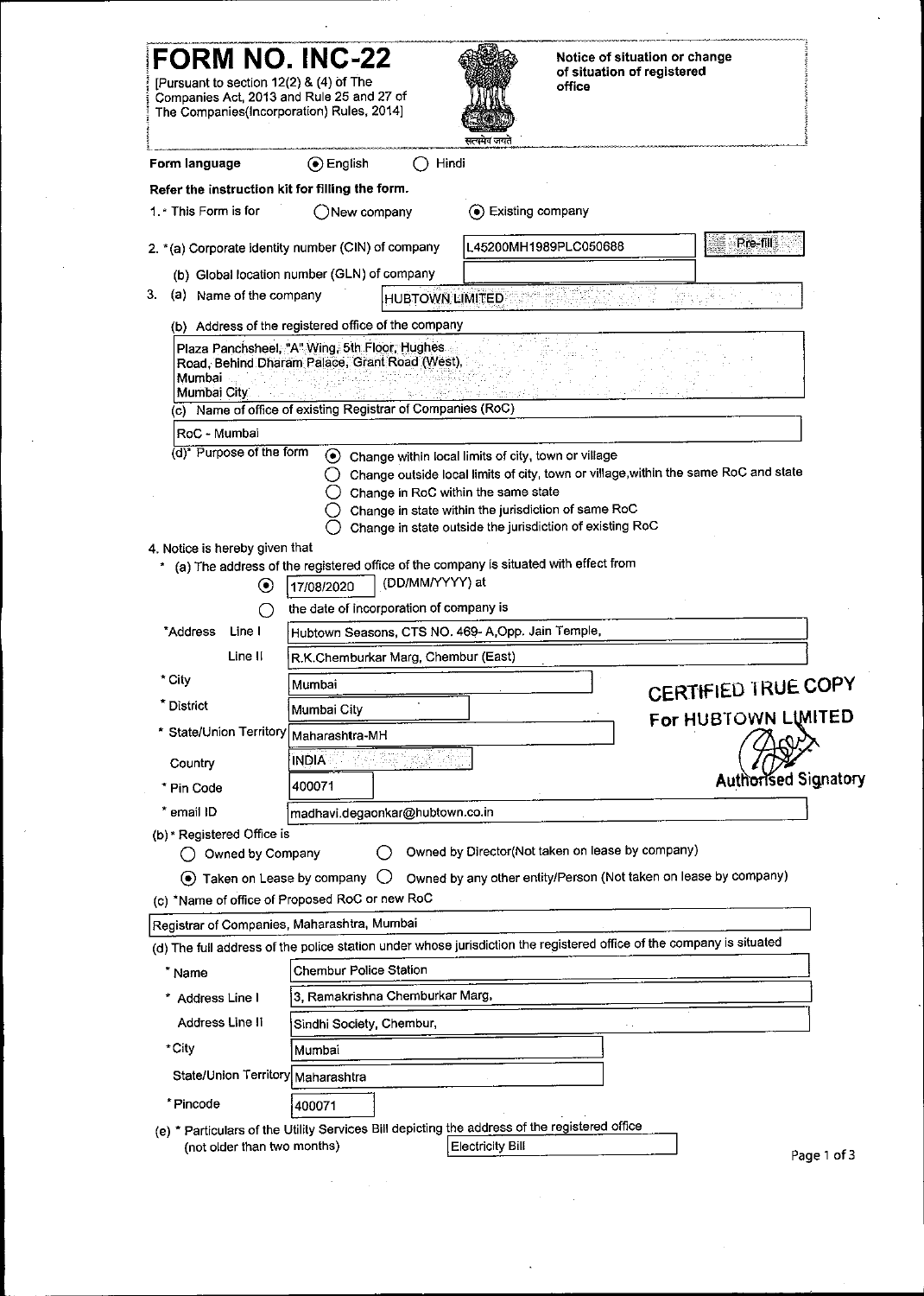| <b>Attachments</b><br>(1) *Proof of Registered Office address<br>List of attachments<br>Attach<br>(Conveyance/Lease deed/Rent Agreement etc.<br>Leave and License Agreement.pdf<br>along with the rent receipts)<br><b>Electricity Bill pdf</b><br>Attach -<br>NO OBJECTION CERTIFICATE With Art<br>(2) * Copies of the utility bills as mentioned<br>Joynest Resolution.pdf<br>above (not older than two months)<br>HTL Resolution.pdf<br><b>Attach</b><br>$(4)$ *A proof that the Company is permitted to use the address<br>as the registered office of the Company if the same is owned<br>by any other entity/ Person (not taken on lease by company)<br>(6) List of all the companies (specifying their CIN) having the<br>Atlach<br>same registered office address, if any<br>(7) Optional attachment, if any<br>Atlach<br>Remove attachment<br><b>Declaration</b><br>VYOMESH SHAH<br>of the company<br>A person named in the articles as a<br>have been authorized by the Board of Directors of the company vide resolution number<br>12<br>$(\bullet)$<br>to sign this form and declare that<br>11/06/2016<br>dated<br>* all the requirements of The Companies Act, 2013 and the rules made thereunder in respect of the subject<br>冈<br>matter of this form and matters incidental thereto have been complied with.<br>* I also declare that all the information given herein above is true, correct and complete including the<br>IXI<br>attachments to this form and nothing material has been suppressed.<br>Company secretary (in whole time practice)<br>It is hereby further certified that<br>ļХI<br>, а<br>Ashish Bhatt<br>and certificate of practice no<br>2956<br>having Membership number<br>4650<br>certifying this form has been duly engaged for this purpose.<br>CERTIFIED TRUE COPY<br>To be digitally signed by Wyomesh<br>Data: 2020.08.17<br>10:57:52 +00:30<br><b>¦</b> Shah<br>For HUBTOWN LIMITED<br>* Designation<br>Director<br>* DIN of the director; or DIN or PAN of the<br>00009596<br>manager or CEO or CFO; or membership number of<br>the Company Secretary<br>Authorised Signatory<br>Certificate by practicing professional<br>I declare that I have been duly engaged for the purpose of certification of this form. It is hereby certified that I have<br>gone through the provisions of The Companies Act, 2013 and rules thereunder for the subject matter of this form and<br>matters incidental thereto and I have verified the above particulars (including attachment(s)) from the original records<br>maintained by the company which is subject matter of this form and found them to be true, correct and complete and<br>no information material to this form has been suppressed. I further certify that :<br>1. The said records have been properly prepared, signed by the required officers of the company and<br>maintained as per the relevant provisions of The Companies Act, 2013 and were found to be in order;<br>2. All the requried attachments have been completely and legibly attached to this form;<br>3. I further declare that I have personally visited the registered office given in the form at the address mentioned<br>herein above and verified that the said registered office of the company is functioning for the business purposes<br>of the company.<br>ASHISH<br><b>CHANDRAK SHOWSHARE</b><br>To be digitally signed by<br>ANT BHATT<br>Category<br>Cost accountant (in whole time practice) or<br>Chartered accountant (in whole time practice) or<br>Company secretary (in whole time practice)<br>$\left( \bullet \right)$<br>◉<br>Fellow<br>Associate<br>Whether<br>4650<br>Membership number<br>2956<br>Certificate of Practice number<br>Note: Attention is drawn to provisions of Section 448 and 449 which provide for punishment for false<br>statement/certificate and punishment for false evidence respectively.<br>Submit<br>Prescrutiny<br><b>Check Form</b><br>Page 2 of 3<br>Modify |  |  |  |
|----------------------------------------------------------------------------------------------------------------------------------------------------------------------------------------------------------------------------------------------------------------------------------------------------------------------------------------------------------------------------------------------------------------------------------------------------------------------------------------------------------------------------------------------------------------------------------------------------------------------------------------------------------------------------------------------------------------------------------------------------------------------------------------------------------------------------------------------------------------------------------------------------------------------------------------------------------------------------------------------------------------------------------------------------------------------------------------------------------------------------------------------------------------------------------------------------------------------------------------------------------------------------------------------------------------------------------------------------------------------------------------------------------------------------------------------------------------------------------------------------------------------------------------------------------------------------------------------------------------------------------------------------------------------------------------------------------------------------------------------------------------------------------------------------------------------------------------------------------------------------------------------------------------------------------------------------------------------------------------------------------------------------------------------------------------------------------------------------------------------------------------------------------------------------------------------------------------------------------------------------------------------------------------------------------------------------------------------------------------------------------------------------------------------------------------------------------------------------------------------------------------------------------------------------------------------------------------------------------------------------------------------------------------------------------------------------------------------------------------------------------------------------------------------------------------------------------------------------------------------------------------------------------------------------------------------------------------------------------------------------------------------------------------------------------------------------------------------------------------------------------------------------------------------------------------------------------------------------------------------------------------------------------------------------------------------------------------------------------------------------------------------------------------------------------------------------------------------------------------------------------------------------------------------------------------------------------------------------------------------------------------------------------------------------------------------------------------------------------------------------------------------------------------------------------------------------------------------------------------------------------------------------------------------------------------------------------------------------------------------|--|--|--|
|                                                                                                                                                                                                                                                                                                                                                                                                                                                                                                                                                                                                                                                                                                                                                                                                                                                                                                                                                                                                                                                                                                                                                                                                                                                                                                                                                                                                                                                                                                                                                                                                                                                                                                                                                                                                                                                                                                                                                                                                                                                                                                                                                                                                                                                                                                                                                                                                                                                                                                                                                                                                                                                                                                                                                                                                                                                                                                                                                                                                                                                                                                                                                                                                                                                                                                                                                                                                                                                                                                                                                                                                                                                                                                                                                                                                                                                                                                                                                                                              |  |  |  |
|                                                                                                                                                                                                                                                                                                                                                                                                                                                                                                                                                                                                                                                                                                                                                                                                                                                                                                                                                                                                                                                                                                                                                                                                                                                                                                                                                                                                                                                                                                                                                                                                                                                                                                                                                                                                                                                                                                                                                                                                                                                                                                                                                                                                                                                                                                                                                                                                                                                                                                                                                                                                                                                                                                                                                                                                                                                                                                                                                                                                                                                                                                                                                                                                                                                                                                                                                                                                                                                                                                                                                                                                                                                                                                                                                                                                                                                                                                                                                                                              |  |  |  |
|                                                                                                                                                                                                                                                                                                                                                                                                                                                                                                                                                                                                                                                                                                                                                                                                                                                                                                                                                                                                                                                                                                                                                                                                                                                                                                                                                                                                                                                                                                                                                                                                                                                                                                                                                                                                                                                                                                                                                                                                                                                                                                                                                                                                                                                                                                                                                                                                                                                                                                                                                                                                                                                                                                                                                                                                                                                                                                                                                                                                                                                                                                                                                                                                                                                                                                                                                                                                                                                                                                                                                                                                                                                                                                                                                                                                                                                                                                                                                                                              |  |  |  |
|                                                                                                                                                                                                                                                                                                                                                                                                                                                                                                                                                                                                                                                                                                                                                                                                                                                                                                                                                                                                                                                                                                                                                                                                                                                                                                                                                                                                                                                                                                                                                                                                                                                                                                                                                                                                                                                                                                                                                                                                                                                                                                                                                                                                                                                                                                                                                                                                                                                                                                                                                                                                                                                                                                                                                                                                                                                                                                                                                                                                                                                                                                                                                                                                                                                                                                                                                                                                                                                                                                                                                                                                                                                                                                                                                                                                                                                                                                                                                                                              |  |  |  |
|                                                                                                                                                                                                                                                                                                                                                                                                                                                                                                                                                                                                                                                                                                                                                                                                                                                                                                                                                                                                                                                                                                                                                                                                                                                                                                                                                                                                                                                                                                                                                                                                                                                                                                                                                                                                                                                                                                                                                                                                                                                                                                                                                                                                                                                                                                                                                                                                                                                                                                                                                                                                                                                                                                                                                                                                                                                                                                                                                                                                                                                                                                                                                                                                                                                                                                                                                                                                                                                                                                                                                                                                                                                                                                                                                                                                                                                                                                                                                                                              |  |  |  |
|                                                                                                                                                                                                                                                                                                                                                                                                                                                                                                                                                                                                                                                                                                                                                                                                                                                                                                                                                                                                                                                                                                                                                                                                                                                                                                                                                                                                                                                                                                                                                                                                                                                                                                                                                                                                                                                                                                                                                                                                                                                                                                                                                                                                                                                                                                                                                                                                                                                                                                                                                                                                                                                                                                                                                                                                                                                                                                                                                                                                                                                                                                                                                                                                                                                                                                                                                                                                                                                                                                                                                                                                                                                                                                                                                                                                                                                                                                                                                                                              |  |  |  |
|                                                                                                                                                                                                                                                                                                                                                                                                                                                                                                                                                                                                                                                                                                                                                                                                                                                                                                                                                                                                                                                                                                                                                                                                                                                                                                                                                                                                                                                                                                                                                                                                                                                                                                                                                                                                                                                                                                                                                                                                                                                                                                                                                                                                                                                                                                                                                                                                                                                                                                                                                                                                                                                                                                                                                                                                                                                                                                                                                                                                                                                                                                                                                                                                                                                                                                                                                                                                                                                                                                                                                                                                                                                                                                                                                                                                                                                                                                                                                                                              |  |  |  |
|                                                                                                                                                                                                                                                                                                                                                                                                                                                                                                                                                                                                                                                                                                                                                                                                                                                                                                                                                                                                                                                                                                                                                                                                                                                                                                                                                                                                                                                                                                                                                                                                                                                                                                                                                                                                                                                                                                                                                                                                                                                                                                                                                                                                                                                                                                                                                                                                                                                                                                                                                                                                                                                                                                                                                                                                                                                                                                                                                                                                                                                                                                                                                                                                                                                                                                                                                                                                                                                                                                                                                                                                                                                                                                                                                                                                                                                                                                                                                                                              |  |  |  |
|                                                                                                                                                                                                                                                                                                                                                                                                                                                                                                                                                                                                                                                                                                                                                                                                                                                                                                                                                                                                                                                                                                                                                                                                                                                                                                                                                                                                                                                                                                                                                                                                                                                                                                                                                                                                                                                                                                                                                                                                                                                                                                                                                                                                                                                                                                                                                                                                                                                                                                                                                                                                                                                                                                                                                                                                                                                                                                                                                                                                                                                                                                                                                                                                                                                                                                                                                                                                                                                                                                                                                                                                                                                                                                                                                                                                                                                                                                                                                                                              |  |  |  |
|                                                                                                                                                                                                                                                                                                                                                                                                                                                                                                                                                                                                                                                                                                                                                                                                                                                                                                                                                                                                                                                                                                                                                                                                                                                                                                                                                                                                                                                                                                                                                                                                                                                                                                                                                                                                                                                                                                                                                                                                                                                                                                                                                                                                                                                                                                                                                                                                                                                                                                                                                                                                                                                                                                                                                                                                                                                                                                                                                                                                                                                                                                                                                                                                                                                                                                                                                                                                                                                                                                                                                                                                                                                                                                                                                                                                                                                                                                                                                                                              |  |  |  |
|                                                                                                                                                                                                                                                                                                                                                                                                                                                                                                                                                                                                                                                                                                                                                                                                                                                                                                                                                                                                                                                                                                                                                                                                                                                                                                                                                                                                                                                                                                                                                                                                                                                                                                                                                                                                                                                                                                                                                                                                                                                                                                                                                                                                                                                                                                                                                                                                                                                                                                                                                                                                                                                                                                                                                                                                                                                                                                                                                                                                                                                                                                                                                                                                                                                                                                                                                                                                                                                                                                                                                                                                                                                                                                                                                                                                                                                                                                                                                                                              |  |  |  |
|                                                                                                                                                                                                                                                                                                                                                                                                                                                                                                                                                                                                                                                                                                                                                                                                                                                                                                                                                                                                                                                                                                                                                                                                                                                                                                                                                                                                                                                                                                                                                                                                                                                                                                                                                                                                                                                                                                                                                                                                                                                                                                                                                                                                                                                                                                                                                                                                                                                                                                                                                                                                                                                                                                                                                                                                                                                                                                                                                                                                                                                                                                                                                                                                                                                                                                                                                                                                                                                                                                                                                                                                                                                                                                                                                                                                                                                                                                                                                                                              |  |  |  |
|                                                                                                                                                                                                                                                                                                                                                                                                                                                                                                                                                                                                                                                                                                                                                                                                                                                                                                                                                                                                                                                                                                                                                                                                                                                                                                                                                                                                                                                                                                                                                                                                                                                                                                                                                                                                                                                                                                                                                                                                                                                                                                                                                                                                                                                                                                                                                                                                                                                                                                                                                                                                                                                                                                                                                                                                                                                                                                                                                                                                                                                                                                                                                                                                                                                                                                                                                                                                                                                                                                                                                                                                                                                                                                                                                                                                                                                                                                                                                                                              |  |  |  |
|                                                                                                                                                                                                                                                                                                                                                                                                                                                                                                                                                                                                                                                                                                                                                                                                                                                                                                                                                                                                                                                                                                                                                                                                                                                                                                                                                                                                                                                                                                                                                                                                                                                                                                                                                                                                                                                                                                                                                                                                                                                                                                                                                                                                                                                                                                                                                                                                                                                                                                                                                                                                                                                                                                                                                                                                                                                                                                                                                                                                                                                                                                                                                                                                                                                                                                                                                                                                                                                                                                                                                                                                                                                                                                                                                                                                                                                                                                                                                                                              |  |  |  |
|                                                                                                                                                                                                                                                                                                                                                                                                                                                                                                                                                                                                                                                                                                                                                                                                                                                                                                                                                                                                                                                                                                                                                                                                                                                                                                                                                                                                                                                                                                                                                                                                                                                                                                                                                                                                                                                                                                                                                                                                                                                                                                                                                                                                                                                                                                                                                                                                                                                                                                                                                                                                                                                                                                                                                                                                                                                                                                                                                                                                                                                                                                                                                                                                                                                                                                                                                                                                                                                                                                                                                                                                                                                                                                                                                                                                                                                                                                                                                                                              |  |  |  |
|                                                                                                                                                                                                                                                                                                                                                                                                                                                                                                                                                                                                                                                                                                                                                                                                                                                                                                                                                                                                                                                                                                                                                                                                                                                                                                                                                                                                                                                                                                                                                                                                                                                                                                                                                                                                                                                                                                                                                                                                                                                                                                                                                                                                                                                                                                                                                                                                                                                                                                                                                                                                                                                                                                                                                                                                                                                                                                                                                                                                                                                                                                                                                                                                                                                                                                                                                                                                                                                                                                                                                                                                                                                                                                                                                                                                                                                                                                                                                                                              |  |  |  |
|                                                                                                                                                                                                                                                                                                                                                                                                                                                                                                                                                                                                                                                                                                                                                                                                                                                                                                                                                                                                                                                                                                                                                                                                                                                                                                                                                                                                                                                                                                                                                                                                                                                                                                                                                                                                                                                                                                                                                                                                                                                                                                                                                                                                                                                                                                                                                                                                                                                                                                                                                                                                                                                                                                                                                                                                                                                                                                                                                                                                                                                                                                                                                                                                                                                                                                                                                                                                                                                                                                                                                                                                                                                                                                                                                                                                                                                                                                                                                                                              |  |  |  |
|                                                                                                                                                                                                                                                                                                                                                                                                                                                                                                                                                                                                                                                                                                                                                                                                                                                                                                                                                                                                                                                                                                                                                                                                                                                                                                                                                                                                                                                                                                                                                                                                                                                                                                                                                                                                                                                                                                                                                                                                                                                                                                                                                                                                                                                                                                                                                                                                                                                                                                                                                                                                                                                                                                                                                                                                                                                                                                                                                                                                                                                                                                                                                                                                                                                                                                                                                                                                                                                                                                                                                                                                                                                                                                                                                                                                                                                                                                                                                                                              |  |  |  |
|                                                                                                                                                                                                                                                                                                                                                                                                                                                                                                                                                                                                                                                                                                                                                                                                                                                                                                                                                                                                                                                                                                                                                                                                                                                                                                                                                                                                                                                                                                                                                                                                                                                                                                                                                                                                                                                                                                                                                                                                                                                                                                                                                                                                                                                                                                                                                                                                                                                                                                                                                                                                                                                                                                                                                                                                                                                                                                                                                                                                                                                                                                                                                                                                                                                                                                                                                                                                                                                                                                                                                                                                                                                                                                                                                                                                                                                                                                                                                                                              |  |  |  |
|                                                                                                                                                                                                                                                                                                                                                                                                                                                                                                                                                                                                                                                                                                                                                                                                                                                                                                                                                                                                                                                                                                                                                                                                                                                                                                                                                                                                                                                                                                                                                                                                                                                                                                                                                                                                                                                                                                                                                                                                                                                                                                                                                                                                                                                                                                                                                                                                                                                                                                                                                                                                                                                                                                                                                                                                                                                                                                                                                                                                                                                                                                                                                                                                                                                                                                                                                                                                                                                                                                                                                                                                                                                                                                                                                                                                                                                                                                                                                                                              |  |  |  |
|                                                                                                                                                                                                                                                                                                                                                                                                                                                                                                                                                                                                                                                                                                                                                                                                                                                                                                                                                                                                                                                                                                                                                                                                                                                                                                                                                                                                                                                                                                                                                                                                                                                                                                                                                                                                                                                                                                                                                                                                                                                                                                                                                                                                                                                                                                                                                                                                                                                                                                                                                                                                                                                                                                                                                                                                                                                                                                                                                                                                                                                                                                                                                                                                                                                                                                                                                                                                                                                                                                                                                                                                                                                                                                                                                                                                                                                                                                                                                                                              |  |  |  |
|                                                                                                                                                                                                                                                                                                                                                                                                                                                                                                                                                                                                                                                                                                                                                                                                                                                                                                                                                                                                                                                                                                                                                                                                                                                                                                                                                                                                                                                                                                                                                                                                                                                                                                                                                                                                                                                                                                                                                                                                                                                                                                                                                                                                                                                                                                                                                                                                                                                                                                                                                                                                                                                                                                                                                                                                                                                                                                                                                                                                                                                                                                                                                                                                                                                                                                                                                                                                                                                                                                                                                                                                                                                                                                                                                                                                                                                                                                                                                                                              |  |  |  |
|                                                                                                                                                                                                                                                                                                                                                                                                                                                                                                                                                                                                                                                                                                                                                                                                                                                                                                                                                                                                                                                                                                                                                                                                                                                                                                                                                                                                                                                                                                                                                                                                                                                                                                                                                                                                                                                                                                                                                                                                                                                                                                                                                                                                                                                                                                                                                                                                                                                                                                                                                                                                                                                                                                                                                                                                                                                                                                                                                                                                                                                                                                                                                                                                                                                                                                                                                                                                                                                                                                                                                                                                                                                                                                                                                                                                                                                                                                                                                                                              |  |  |  |
|                                                                                                                                                                                                                                                                                                                                                                                                                                                                                                                                                                                                                                                                                                                                                                                                                                                                                                                                                                                                                                                                                                                                                                                                                                                                                                                                                                                                                                                                                                                                                                                                                                                                                                                                                                                                                                                                                                                                                                                                                                                                                                                                                                                                                                                                                                                                                                                                                                                                                                                                                                                                                                                                                                                                                                                                                                                                                                                                                                                                                                                                                                                                                                                                                                                                                                                                                                                                                                                                                                                                                                                                                                                                                                                                                                                                                                                                                                                                                                                              |  |  |  |
|                                                                                                                                                                                                                                                                                                                                                                                                                                                                                                                                                                                                                                                                                                                                                                                                                                                                                                                                                                                                                                                                                                                                                                                                                                                                                                                                                                                                                                                                                                                                                                                                                                                                                                                                                                                                                                                                                                                                                                                                                                                                                                                                                                                                                                                                                                                                                                                                                                                                                                                                                                                                                                                                                                                                                                                                                                                                                                                                                                                                                                                                                                                                                                                                                                                                                                                                                                                                                                                                                                                                                                                                                                                                                                                                                                                                                                                                                                                                                                                              |  |  |  |
|                                                                                                                                                                                                                                                                                                                                                                                                                                                                                                                                                                                                                                                                                                                                                                                                                                                                                                                                                                                                                                                                                                                                                                                                                                                                                                                                                                                                                                                                                                                                                                                                                                                                                                                                                                                                                                                                                                                                                                                                                                                                                                                                                                                                                                                                                                                                                                                                                                                                                                                                                                                                                                                                                                                                                                                                                                                                                                                                                                                                                                                                                                                                                                                                                                                                                                                                                                                                                                                                                                                                                                                                                                                                                                                                                                                                                                                                                                                                                                                              |  |  |  |
|                                                                                                                                                                                                                                                                                                                                                                                                                                                                                                                                                                                                                                                                                                                                                                                                                                                                                                                                                                                                                                                                                                                                                                                                                                                                                                                                                                                                                                                                                                                                                                                                                                                                                                                                                                                                                                                                                                                                                                                                                                                                                                                                                                                                                                                                                                                                                                                                                                                                                                                                                                                                                                                                                                                                                                                                                                                                                                                                                                                                                                                                                                                                                                                                                                                                                                                                                                                                                                                                                                                                                                                                                                                                                                                                                                                                                                                                                                                                                                                              |  |  |  |
|                                                                                                                                                                                                                                                                                                                                                                                                                                                                                                                                                                                                                                                                                                                                                                                                                                                                                                                                                                                                                                                                                                                                                                                                                                                                                                                                                                                                                                                                                                                                                                                                                                                                                                                                                                                                                                                                                                                                                                                                                                                                                                                                                                                                                                                                                                                                                                                                                                                                                                                                                                                                                                                                                                                                                                                                                                                                                                                                                                                                                                                                                                                                                                                                                                                                                                                                                                                                                                                                                                                                                                                                                                                                                                                                                                                                                                                                                                                                                                                              |  |  |  |
|                                                                                                                                                                                                                                                                                                                                                                                                                                                                                                                                                                                                                                                                                                                                                                                                                                                                                                                                                                                                                                                                                                                                                                                                                                                                                                                                                                                                                                                                                                                                                                                                                                                                                                                                                                                                                                                                                                                                                                                                                                                                                                                                                                                                                                                                                                                                                                                                                                                                                                                                                                                                                                                                                                                                                                                                                                                                                                                                                                                                                                                                                                                                                                                                                                                                                                                                                                                                                                                                                                                                                                                                                                                                                                                                                                                                                                                                                                                                                                                              |  |  |  |
|                                                                                                                                                                                                                                                                                                                                                                                                                                                                                                                                                                                                                                                                                                                                                                                                                                                                                                                                                                                                                                                                                                                                                                                                                                                                                                                                                                                                                                                                                                                                                                                                                                                                                                                                                                                                                                                                                                                                                                                                                                                                                                                                                                                                                                                                                                                                                                                                                                                                                                                                                                                                                                                                                                                                                                                                                                                                                                                                                                                                                                                                                                                                                                                                                                                                                                                                                                                                                                                                                                                                                                                                                                                                                                                                                                                                                                                                                                                                                                                              |  |  |  |
|                                                                                                                                                                                                                                                                                                                                                                                                                                                                                                                                                                                                                                                                                                                                                                                                                                                                                                                                                                                                                                                                                                                                                                                                                                                                                                                                                                                                                                                                                                                                                                                                                                                                                                                                                                                                                                                                                                                                                                                                                                                                                                                                                                                                                                                                                                                                                                                                                                                                                                                                                                                                                                                                                                                                                                                                                                                                                                                                                                                                                                                                                                                                                                                                                                                                                                                                                                                                                                                                                                                                                                                                                                                                                                                                                                                                                                                                                                                                                                                              |  |  |  |
|                                                                                                                                                                                                                                                                                                                                                                                                                                                                                                                                                                                                                                                                                                                                                                                                                                                                                                                                                                                                                                                                                                                                                                                                                                                                                                                                                                                                                                                                                                                                                                                                                                                                                                                                                                                                                                                                                                                                                                                                                                                                                                                                                                                                                                                                                                                                                                                                                                                                                                                                                                                                                                                                                                                                                                                                                                                                                                                                                                                                                                                                                                                                                                                                                                                                                                                                                                                                                                                                                                                                                                                                                                                                                                                                                                                                                                                                                                                                                                                              |  |  |  |
|                                                                                                                                                                                                                                                                                                                                                                                                                                                                                                                                                                                                                                                                                                                                                                                                                                                                                                                                                                                                                                                                                                                                                                                                                                                                                                                                                                                                                                                                                                                                                                                                                                                                                                                                                                                                                                                                                                                                                                                                                                                                                                                                                                                                                                                                                                                                                                                                                                                                                                                                                                                                                                                                                                                                                                                                                                                                                                                                                                                                                                                                                                                                                                                                                                                                                                                                                                                                                                                                                                                                                                                                                                                                                                                                                                                                                                                                                                                                                                                              |  |  |  |
|                                                                                                                                                                                                                                                                                                                                                                                                                                                                                                                                                                                                                                                                                                                                                                                                                                                                                                                                                                                                                                                                                                                                                                                                                                                                                                                                                                                                                                                                                                                                                                                                                                                                                                                                                                                                                                                                                                                                                                                                                                                                                                                                                                                                                                                                                                                                                                                                                                                                                                                                                                                                                                                                                                                                                                                                                                                                                                                                                                                                                                                                                                                                                                                                                                                                                                                                                                                                                                                                                                                                                                                                                                                                                                                                                                                                                                                                                                                                                                                              |  |  |  |
|                                                                                                                                                                                                                                                                                                                                                                                                                                                                                                                                                                                                                                                                                                                                                                                                                                                                                                                                                                                                                                                                                                                                                                                                                                                                                                                                                                                                                                                                                                                                                                                                                                                                                                                                                                                                                                                                                                                                                                                                                                                                                                                                                                                                                                                                                                                                                                                                                                                                                                                                                                                                                                                                                                                                                                                                                                                                                                                                                                                                                                                                                                                                                                                                                                                                                                                                                                                                                                                                                                                                                                                                                                                                                                                                                                                                                                                                                                                                                                                              |  |  |  |
|                                                                                                                                                                                                                                                                                                                                                                                                                                                                                                                                                                                                                                                                                                                                                                                                                                                                                                                                                                                                                                                                                                                                                                                                                                                                                                                                                                                                                                                                                                                                                                                                                                                                                                                                                                                                                                                                                                                                                                                                                                                                                                                                                                                                                                                                                                                                                                                                                                                                                                                                                                                                                                                                                                                                                                                                                                                                                                                                                                                                                                                                                                                                                                                                                                                                                                                                                                                                                                                                                                                                                                                                                                                                                                                                                                                                                                                                                                                                                                                              |  |  |  |
|                                                                                                                                                                                                                                                                                                                                                                                                                                                                                                                                                                                                                                                                                                                                                                                                                                                                                                                                                                                                                                                                                                                                                                                                                                                                                                                                                                                                                                                                                                                                                                                                                                                                                                                                                                                                                                                                                                                                                                                                                                                                                                                                                                                                                                                                                                                                                                                                                                                                                                                                                                                                                                                                                                                                                                                                                                                                                                                                                                                                                                                                                                                                                                                                                                                                                                                                                                                                                                                                                                                                                                                                                                                                                                                                                                                                                                                                                                                                                                                              |  |  |  |
|                                                                                                                                                                                                                                                                                                                                                                                                                                                                                                                                                                                                                                                                                                                                                                                                                                                                                                                                                                                                                                                                                                                                                                                                                                                                                                                                                                                                                                                                                                                                                                                                                                                                                                                                                                                                                                                                                                                                                                                                                                                                                                                                                                                                                                                                                                                                                                                                                                                                                                                                                                                                                                                                                                                                                                                                                                                                                                                                                                                                                                                                                                                                                                                                                                                                                                                                                                                                                                                                                                                                                                                                                                                                                                                                                                                                                                                                                                                                                                                              |  |  |  |
|                                                                                                                                                                                                                                                                                                                                                                                                                                                                                                                                                                                                                                                                                                                                                                                                                                                                                                                                                                                                                                                                                                                                                                                                                                                                                                                                                                                                                                                                                                                                                                                                                                                                                                                                                                                                                                                                                                                                                                                                                                                                                                                                                                                                                                                                                                                                                                                                                                                                                                                                                                                                                                                                                                                                                                                                                                                                                                                                                                                                                                                                                                                                                                                                                                                                                                                                                                                                                                                                                                                                                                                                                                                                                                                                                                                                                                                                                                                                                                                              |  |  |  |
|                                                                                                                                                                                                                                                                                                                                                                                                                                                                                                                                                                                                                                                                                                                                                                                                                                                                                                                                                                                                                                                                                                                                                                                                                                                                                                                                                                                                                                                                                                                                                                                                                                                                                                                                                                                                                                                                                                                                                                                                                                                                                                                                                                                                                                                                                                                                                                                                                                                                                                                                                                                                                                                                                                                                                                                                                                                                                                                                                                                                                                                                                                                                                                                                                                                                                                                                                                                                                                                                                                                                                                                                                                                                                                                                                                                                                                                                                                                                                                                              |  |  |  |
|                                                                                                                                                                                                                                                                                                                                                                                                                                                                                                                                                                                                                                                                                                                                                                                                                                                                                                                                                                                                                                                                                                                                                                                                                                                                                                                                                                                                                                                                                                                                                                                                                                                                                                                                                                                                                                                                                                                                                                                                                                                                                                                                                                                                                                                                                                                                                                                                                                                                                                                                                                                                                                                                                                                                                                                                                                                                                                                                                                                                                                                                                                                                                                                                                                                                                                                                                                                                                                                                                                                                                                                                                                                                                                                                                                                                                                                                                                                                                                                              |  |  |  |
|                                                                                                                                                                                                                                                                                                                                                                                                                                                                                                                                                                                                                                                                                                                                                                                                                                                                                                                                                                                                                                                                                                                                                                                                                                                                                                                                                                                                                                                                                                                                                                                                                                                                                                                                                                                                                                                                                                                                                                                                                                                                                                                                                                                                                                                                                                                                                                                                                                                                                                                                                                                                                                                                                                                                                                                                                                                                                                                                                                                                                                                                                                                                                                                                                                                                                                                                                                                                                                                                                                                                                                                                                                                                                                                                                                                                                                                                                                                                                                                              |  |  |  |
|                                                                                                                                                                                                                                                                                                                                                                                                                                                                                                                                                                                                                                                                                                                                                                                                                                                                                                                                                                                                                                                                                                                                                                                                                                                                                                                                                                                                                                                                                                                                                                                                                                                                                                                                                                                                                                                                                                                                                                                                                                                                                                                                                                                                                                                                                                                                                                                                                                                                                                                                                                                                                                                                                                                                                                                                                                                                                                                                                                                                                                                                                                                                                                                                                                                                                                                                                                                                                                                                                                                                                                                                                                                                                                                                                                                                                                                                                                                                                                                              |  |  |  |
|                                                                                                                                                                                                                                                                                                                                                                                                                                                                                                                                                                                                                                                                                                                                                                                                                                                                                                                                                                                                                                                                                                                                                                                                                                                                                                                                                                                                                                                                                                                                                                                                                                                                                                                                                                                                                                                                                                                                                                                                                                                                                                                                                                                                                                                                                                                                                                                                                                                                                                                                                                                                                                                                                                                                                                                                                                                                                                                                                                                                                                                                                                                                                                                                                                                                                                                                                                                                                                                                                                                                                                                                                                                                                                                                                                                                                                                                                                                                                                                              |  |  |  |
|                                                                                                                                                                                                                                                                                                                                                                                                                                                                                                                                                                                                                                                                                                                                                                                                                                                                                                                                                                                                                                                                                                                                                                                                                                                                                                                                                                                                                                                                                                                                                                                                                                                                                                                                                                                                                                                                                                                                                                                                                                                                                                                                                                                                                                                                                                                                                                                                                                                                                                                                                                                                                                                                                                                                                                                                                                                                                                                                                                                                                                                                                                                                                                                                                                                                                                                                                                                                                                                                                                                                                                                                                                                                                                                                                                                                                                                                                                                                                                                              |  |  |  |
|                                                                                                                                                                                                                                                                                                                                                                                                                                                                                                                                                                                                                                                                                                                                                                                                                                                                                                                                                                                                                                                                                                                                                                                                                                                                                                                                                                                                                                                                                                                                                                                                                                                                                                                                                                                                                                                                                                                                                                                                                                                                                                                                                                                                                                                                                                                                                                                                                                                                                                                                                                                                                                                                                                                                                                                                                                                                                                                                                                                                                                                                                                                                                                                                                                                                                                                                                                                                                                                                                                                                                                                                                                                                                                                                                                                                                                                                                                                                                                                              |  |  |  |
|                                                                                                                                                                                                                                                                                                                                                                                                                                                                                                                                                                                                                                                                                                                                                                                                                                                                                                                                                                                                                                                                                                                                                                                                                                                                                                                                                                                                                                                                                                                                                                                                                                                                                                                                                                                                                                                                                                                                                                                                                                                                                                                                                                                                                                                                                                                                                                                                                                                                                                                                                                                                                                                                                                                                                                                                                                                                                                                                                                                                                                                                                                                                                                                                                                                                                                                                                                                                                                                                                                                                                                                                                                                                                                                                                                                                                                                                                                                                                                                              |  |  |  |
|                                                                                                                                                                                                                                                                                                                                                                                                                                                                                                                                                                                                                                                                                                                                                                                                                                                                                                                                                                                                                                                                                                                                                                                                                                                                                                                                                                                                                                                                                                                                                                                                                                                                                                                                                                                                                                                                                                                                                                                                                                                                                                                                                                                                                                                                                                                                                                                                                                                                                                                                                                                                                                                                                                                                                                                                                                                                                                                                                                                                                                                                                                                                                                                                                                                                                                                                                                                                                                                                                                                                                                                                                                                                                                                                                                                                                                                                                                                                                                                              |  |  |  |
|                                                                                                                                                                                                                                                                                                                                                                                                                                                                                                                                                                                                                                                                                                                                                                                                                                                                                                                                                                                                                                                                                                                                                                                                                                                                                                                                                                                                                                                                                                                                                                                                                                                                                                                                                                                                                                                                                                                                                                                                                                                                                                                                                                                                                                                                                                                                                                                                                                                                                                                                                                                                                                                                                                                                                                                                                                                                                                                                                                                                                                                                                                                                                                                                                                                                                                                                                                                                                                                                                                                                                                                                                                                                                                                                                                                                                                                                                                                                                                                              |  |  |  |
|                                                                                                                                                                                                                                                                                                                                                                                                                                                                                                                                                                                                                                                                                                                                                                                                                                                                                                                                                                                                                                                                                                                                                                                                                                                                                                                                                                                                                                                                                                                                                                                                                                                                                                                                                                                                                                                                                                                                                                                                                                                                                                                                                                                                                                                                                                                                                                                                                                                                                                                                                                                                                                                                                                                                                                                                                                                                                                                                                                                                                                                                                                                                                                                                                                                                                                                                                                                                                                                                                                                                                                                                                                                                                                                                                                                                                                                                                                                                                                                              |  |  |  |
|                                                                                                                                                                                                                                                                                                                                                                                                                                                                                                                                                                                                                                                                                                                                                                                                                                                                                                                                                                                                                                                                                                                                                                                                                                                                                                                                                                                                                                                                                                                                                                                                                                                                                                                                                                                                                                                                                                                                                                                                                                                                                                                                                                                                                                                                                                                                                                                                                                                                                                                                                                                                                                                                                                                                                                                                                                                                                                                                                                                                                                                                                                                                                                                                                                                                                                                                                                                                                                                                                                                                                                                                                                                                                                                                                                                                                                                                                                                                                                                              |  |  |  |
|                                                                                                                                                                                                                                                                                                                                                                                                                                                                                                                                                                                                                                                                                                                                                                                                                                                                                                                                                                                                                                                                                                                                                                                                                                                                                                                                                                                                                                                                                                                                                                                                                                                                                                                                                                                                                                                                                                                                                                                                                                                                                                                                                                                                                                                                                                                                                                                                                                                                                                                                                                                                                                                                                                                                                                                                                                                                                                                                                                                                                                                                                                                                                                                                                                                                                                                                                                                                                                                                                                                                                                                                                                                                                                                                                                                                                                                                                                                                                                                              |  |  |  |
|                                                                                                                                                                                                                                                                                                                                                                                                                                                                                                                                                                                                                                                                                                                                                                                                                                                                                                                                                                                                                                                                                                                                                                                                                                                                                                                                                                                                                                                                                                                                                                                                                                                                                                                                                                                                                                                                                                                                                                                                                                                                                                                                                                                                                                                                                                                                                                                                                                                                                                                                                                                                                                                                                                                                                                                                                                                                                                                                                                                                                                                                                                                                                                                                                                                                                                                                                                                                                                                                                                                                                                                                                                                                                                                                                                                                                                                                                                                                                                                              |  |  |  |
|                                                                                                                                                                                                                                                                                                                                                                                                                                                                                                                                                                                                                                                                                                                                                                                                                                                                                                                                                                                                                                                                                                                                                                                                                                                                                                                                                                                                                                                                                                                                                                                                                                                                                                                                                                                                                                                                                                                                                                                                                                                                                                                                                                                                                                                                                                                                                                                                                                                                                                                                                                                                                                                                                                                                                                                                                                                                                                                                                                                                                                                                                                                                                                                                                                                                                                                                                                                                                                                                                                                                                                                                                                                                                                                                                                                                                                                                                                                                                                                              |  |  |  |
|                                                                                                                                                                                                                                                                                                                                                                                                                                                                                                                                                                                                                                                                                                                                                                                                                                                                                                                                                                                                                                                                                                                                                                                                                                                                                                                                                                                                                                                                                                                                                                                                                                                                                                                                                                                                                                                                                                                                                                                                                                                                                                                                                                                                                                                                                                                                                                                                                                                                                                                                                                                                                                                                                                                                                                                                                                                                                                                                                                                                                                                                                                                                                                                                                                                                                                                                                                                                                                                                                                                                                                                                                                                                                                                                                                                                                                                                                                                                                                                              |  |  |  |
|                                                                                                                                                                                                                                                                                                                                                                                                                                                                                                                                                                                                                                                                                                                                                                                                                                                                                                                                                                                                                                                                                                                                                                                                                                                                                                                                                                                                                                                                                                                                                                                                                                                                                                                                                                                                                                                                                                                                                                                                                                                                                                                                                                                                                                                                                                                                                                                                                                                                                                                                                                                                                                                                                                                                                                                                                                                                                                                                                                                                                                                                                                                                                                                                                                                                                                                                                                                                                                                                                                                                                                                                                                                                                                                                                                                                                                                                                                                                                                                              |  |  |  |
|                                                                                                                                                                                                                                                                                                                                                                                                                                                                                                                                                                                                                                                                                                                                                                                                                                                                                                                                                                                                                                                                                                                                                                                                                                                                                                                                                                                                                                                                                                                                                                                                                                                                                                                                                                                                                                                                                                                                                                                                                                                                                                                                                                                                                                                                                                                                                                                                                                                                                                                                                                                                                                                                                                                                                                                                                                                                                                                                                                                                                                                                                                                                                                                                                                                                                                                                                                                                                                                                                                                                                                                                                                                                                                                                                                                                                                                                                                                                                                                              |  |  |  |
|                                                                                                                                                                                                                                                                                                                                                                                                                                                                                                                                                                                                                                                                                                                                                                                                                                                                                                                                                                                                                                                                                                                                                                                                                                                                                                                                                                                                                                                                                                                                                                                                                                                                                                                                                                                                                                                                                                                                                                                                                                                                                                                                                                                                                                                                                                                                                                                                                                                                                                                                                                                                                                                                                                                                                                                                                                                                                                                                                                                                                                                                                                                                                                                                                                                                                                                                                                                                                                                                                                                                                                                                                                                                                                                                                                                                                                                                                                                                                                                              |  |  |  |

<u> Andreas Andreas and Andreas Andreas and Andreas Andreas and Andreas and Andreas Andreas and Andreas Andreas An</u>